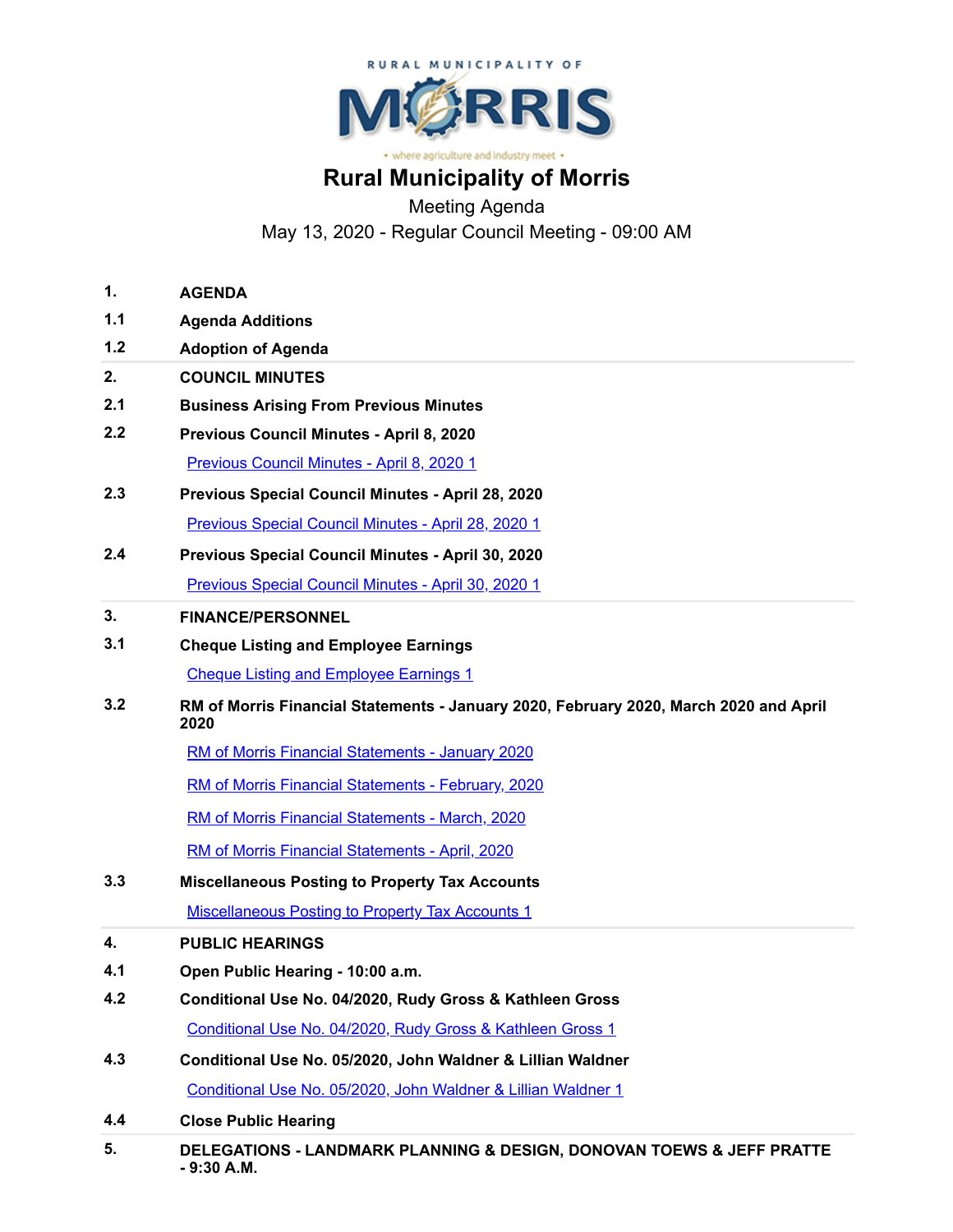|            | <u> Delegations - Landmark Planning &amp; Design, Donovan Toews &amp; Jeff Pratte - 9:30 a.m. 1</u>                   |
|------------|-----------------------------------------------------------------------------------------------------------------------|
| 6.         | <b>ACTION CORRESPONDENCE</b>                                                                                          |
| 6.1        | Proposal to Subdivide - File No. 4152-20-7974 - Dee Zed Holdings Ltd.                                                 |
|            | Proposal to Subdivide - File No. 4152-20-7974 - Dee Zed Holdings Ltd. 1                                               |
| 6.2        | Drain Tile Application - NE 32-6-2E                                                                                   |
|            | Drain Tile Application - NE 32-6-2E 1                                                                                 |
| 6.3        | <b>Lagoon Straw Cover - Exemption Request - Penner</b>                                                                |
|            | <b>Lagoon Straw Cover - Exemption Request - Penner 1</b>                                                              |
| 6.4        | <b>Lagoon Straw Cover- Exemption Request - Siemens</b>                                                                |
|            | <b>Lagoon Straw Cover- Exemption Request - Siemens 1</b>                                                              |
| 7.         | <b>REPORTS</b>                                                                                                        |
| 7.1        | <b>Reeve Report - No Report</b>                                                                                       |
| 7.2        | <b>Building Permit Value Report &amp; Building Permit Listing - Administration</b>                                    |
|            | <b>Building Permit Value Report &amp; Building Permit Listing - Administration 1</b>                                  |
| 7.3        | <b>Building Inspector/Fire Chief Report</b>                                                                           |
|            | <b>Building Inspector/Fire Chief Report 1</b>                                                                         |
| 7.4        | <b>Public Works Manager Report</b>                                                                                    |
|            | <b>Public Works Manager Report 1</b>                                                                                  |
| 7.5        | <b>Council Action Report</b>                                                                                          |
| 8.         | <b>INFORMATION</b>                                                                                                    |
| 8.1        | Subdivision File No. 4152-19-7853 - Joseph Ashley Friesen & Brooke Allison Friesen -<br><b>Conditional Approval</b>   |
|            | Subdivision File No. 4152-19-7853 - Joseph Ashley Friesen & Brooke Allison Friesen -<br><b>Conditional Approval 1</b> |
| 8.2        | Subdivision File No. 4152-20-7950 - NAK Enterprises Inc. - Conditional Approval                                       |
|            | Subdivision File No. 4152-20-7950 - NAK Enterprises Inc. - Conditional Approval 1                                     |
| 8.3        | Subdivision File No. 4152-20-7953 - Donald Eugene Brown & Geraldine Anne Brown -<br><b>Conditional Approval</b>       |
|            | Subdivision File No. 4152-20-7953 - Donald Eugene Brown & Geraldine Anne Brown -<br><b>Conditional Approval 1</b>     |
| 8.4        | Subdivision File No. 4152-20-7963 - Prairie Rose Finishers Inc. - Conditional Approval                                |
|            | Subdivision File No. 4152-20-7963 - Prairie Rose Finishers Inc. - Conditional Approval 1                              |
| 8.5        | Subdivision File No. 4152-20-7964 - Justin Ray Bartel & Sherilee Nicole Bartel -<br><b>Conditional Approval</b>       |
|            | Subdivision File No. 4152-20-7964 - Justin Ray Bartel & Sherilee Nicole Bartel - Conditional<br><b>Approval 1</b>     |
| 8.6        | Subdivision File No. 4152-20-7966 - Jacob Benjamin Waldner - Final Approval                                           |
|            | Subdivision File No. 4152-20-7966 - Jacob Benjamin Waldner - Final Approval 1                                         |
| 8.7        | <b>Bruce D. Gregory - Sperling Lane Closure</b>                                                                       |
|            | <b>Bruce D. Gregory - Sperling Lane Closure 1</b>                                                                     |
| $^{\circ}$ | d Dissen Valley, Ochead Disipiers Deput Meeting Minster - Me                                                          |

**8.8 Red River Valley School Division Board Meeting Minutes - March 9, 2020**